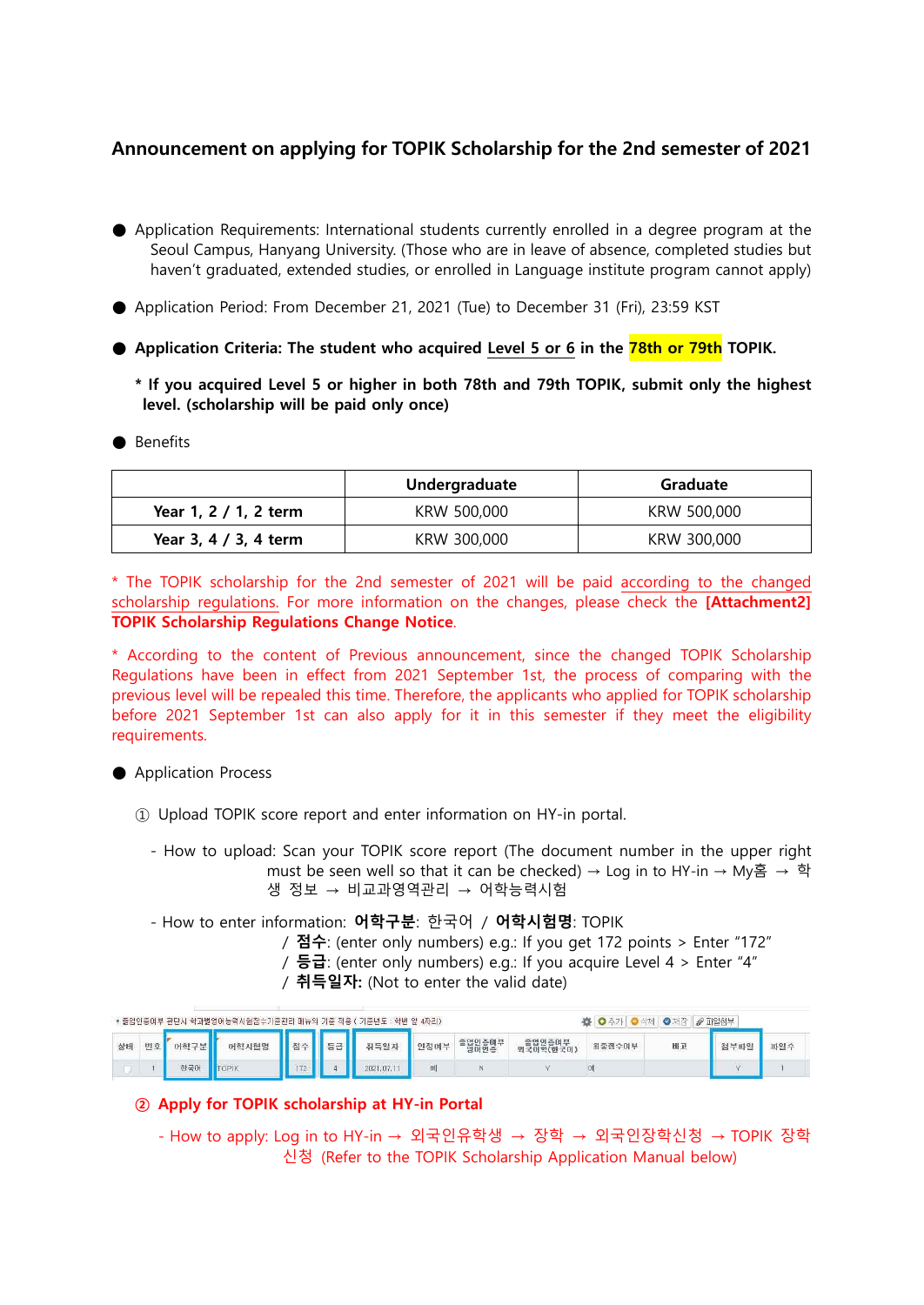# **Attatchment 1 TOPIK Scholarship Application Manual**



|          | 신청구분 TOPIK 상학                                                                                                                                                                                                                         |     | $\cdot$     |          | 학번/성명 20                                                                                 | $\alpha$<br><b>Report Follow</b> |               |         | Q조회<br>○초기화 |  |
|----------|---------------------------------------------------------------------------------------------------------------------------------------------------------------------------------------------------------------------------------------|-----|-------------|----------|------------------------------------------------------------------------------------------|----------------------------------|---------------|---------|-------------|--|
|          | . 기초생활수급자<br><mark>2</mark> 장학금 관련 수(차상위계층<br>- 자하크 지금 님을방강계 <sup>곤</sup> 란자<br>,금 관련 수(차승.,<br>상학금 지급 무성적우수 장학<br><b>- 계좌 오류 등</b> 의 대부별성학대<br>- <b>계좌 오류 등 미</b> 리트교내장학대<br>- 한양우수의국인정학<br>- 한양우수의국인정학<br>- TIOPIK 정학<br>- 그<br>- 그 |     |             |          | 뉴의 신청 -> 동록장학 -> 본인계좌관리에서 입력합니다. 반드시 본인 계좌로 입력하시기 바랍니다.<br>대해서는 본인에게 책임이 있음을 주지하시기 바랍니다. |                                  |               |         |             |  |
|          |                                                                                                                                                                                                                                       |     |             |          | 생년월일                                                                                     |                                  | 소속            | 서울 공과대학 | 1 世代        |  |
|          |                                                                                                                                                                                                                                       |     | 성적          |          | 이메일                                                                                      |                                  |               | 전화번호    |             |  |
| 환불계좌     | (20) 우리은행                                                                                                                                                                                                                             |     |             |          | 100***                                                                                   |                                  |               | 휴대전화    |             |  |
|          | 2 비교과영역 TOPIK(상단메뉴의 외국인유학생 -> 비교과영역관리)                                                                                                                                                                                                |     |             |          |                                                                                          |                                  |               |         |             |  |
| 구분       | 어학시험                                                                                                                                                                                                                                  | 점수  | 등급          | 취득일자     |                                                                                          | 문서확인번호                           | 첨부여부          | 인정여부    | 비고          |  |
| 재학       | <b>TOPIK</b>                                                                                                                                                                                                                          | 78  | 5급          | 20210726 |                                                                                          |                                  | N             | 아니오     |             |  |
|          |                                                                                                                                                                                                                                       |     |             |          |                                                                                          |                                  |               |         |             |  |
| 년도 2021  | ♦<br>학기                                                                                                                                                                                                                               | 2학기 | $\check{~}$ |          |                                                                                          |                                  |               |         | 조회          |  |
|          |                                                                                                                                                                                                                                       |     |             |          | 2 신청현황 - 신청구분을 클릭하면 해당 장학안내가 보입니다. (재학생만 신청 가능)                                          |                                  |               |         |             |  |
| 장학년도     | 장학학기                                                                                                                                                                                                                                  |     | 산정구분        |          | 신청기간                                                                                     | 접수번호                             | 신청상태          | 신청일     | 비고          |  |
| 2021     | 2학기                                                                                                                                                                                                                                   |     | TOPIK 장학    |          | 2021-12-21 ~ 2021-12-31                                                                  |                                  |               |         |             |  |
| 2021     | 2학기                                                                                                                                                                                                                                   |     | 한양우수외국인장학   |          |                                                                                          |                                  | $\sim$ $\sim$ |         |             |  |
| TOPIK 안내 | [ TOPIK 장학 장학신청 안내 ]                                                                                                                                                                                                                  |     |             |          |                                                                                          | 잠학신청                             |               |         |             |  |